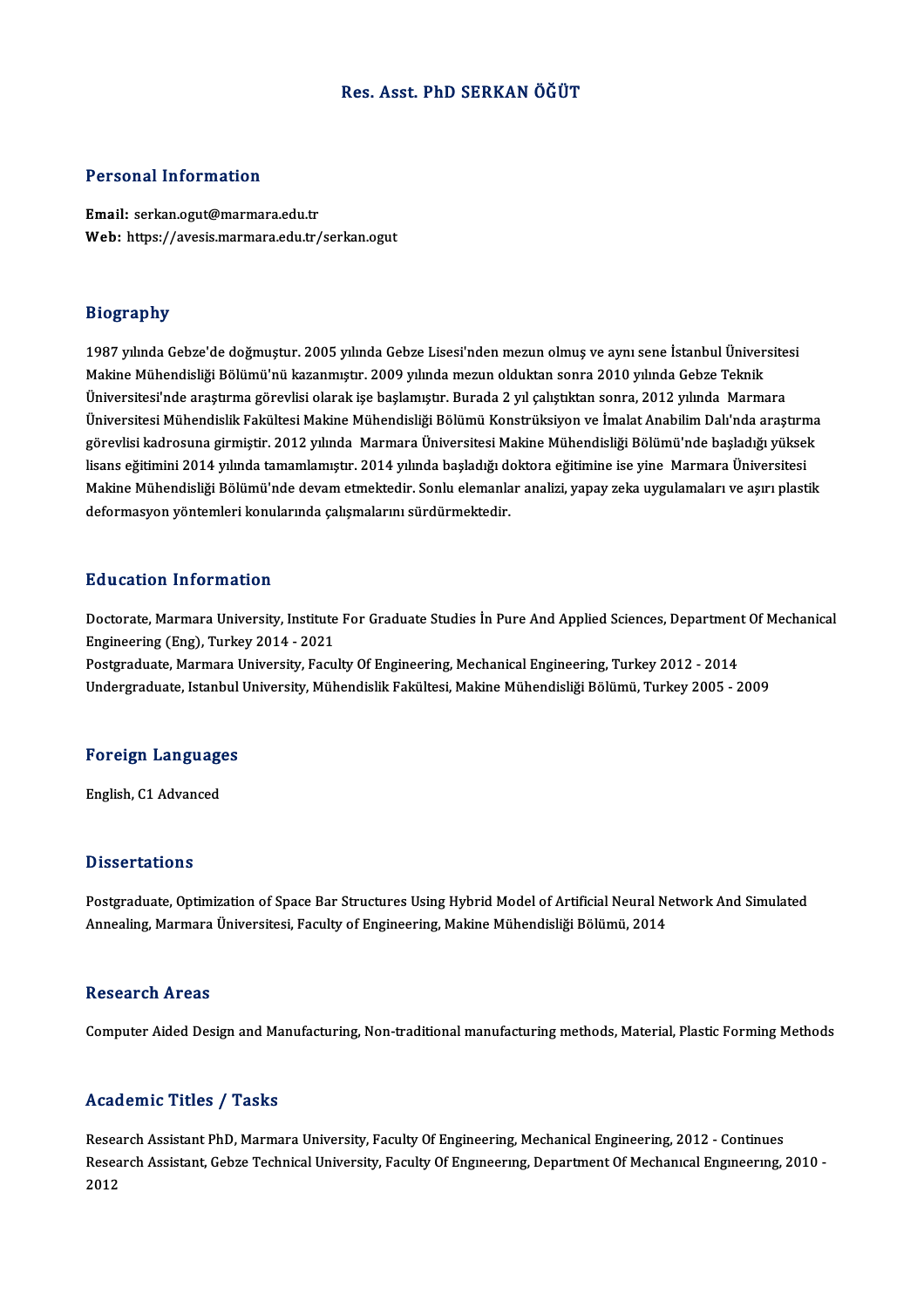#### Articles Published in Journals That Entered SCI, SSCI and AHCI Indexes

I. Comparison of the Effect of Equal Channel Angular Pressing, Expansion Equal Channel Angular Most I dishistica in your haid three Enterod Bory BBOI and Throi Thuckes<br>Comparison of the Effect of Equal Channel Angular Pressing, Expansion Equal Channel Angular<br>Pressing, and Hybrid Equal Channel Angular Pressing on Me **Comparison of the Effect<br>Pressing, and Hybrid Equ<br>ÖĞÜT S., KAYA H., KENTLİ A.<br>JOUPNAL OF MATERIALS EN** Pressing, and Hybrid Equal Channel Angular Pressing on Mechanical Properties of<br>ÖĞÜT S., KAYA H., KENTLİ A.<br>JOURNAL OF MATERIALS ENGINEERING AND PERFORMANCE, 2021 (Journal Indexed in SCI)<br>Annlying bybrid equal shannel angu

ÖĞÜT S., KAYA H., KENTLİ A.<br>JOURNAL OF MATERIALS ENGINEERING AND PERFORMANCE, 2021 (Journal Indexed in SCI)<br>II. Applying hybrid equal channel angular pressing (HECAP) to pure copper using optimized Exp.-ECAP<br>die JOUI<br><mark>App</mark><br>die Applying hybrid equal channel an<br>die<br>ÖĞÜT S., KAYA H., KENTLİ A., UÇAR M.<br>INTERNATIONAL JOURNAL OF ADYAN

die<br>ÖĞÜT S., KAYA H., KENTLİ A., UÇAR M.<br>INTERNATIONAL JOURNAL OF ADVANCED MANUFACTURING TECHNOLOGY, vol.116, pp.3859-3876, 2021 (Journal Indexed in SCI)

- III. INVESTIGATION OF STRAIN INHOMOGENEITY IN HEXA-ECAP PROCESSED AA7075 ÖĞÜT S., KAYA H., KENTLİ A., ÖZBEYAZ K., Sahbaz M., UÇAR M. INVESTIGATION OF STRAIN INHOMOGENEITy IN HExA-ECAP PROCESSED AA7075<br>ÖĞÜT S., KAYA H., KENTLİ A., ÖZBEYAZ K., Sahbaz M., UÇAR M.<br>ARCHIVES OF METALLURGY AND MATERIALS, vol.66, no.2, pp.431-436, 2021 (Journal Indexed in SCI)<br> ÖĞÜT S., KAYA H., KENTLİ A., ÖZBEYAZ K., Sahbaz M., UÇAR M.<br>ARCHIVES OF METALLURGY AND MATERIALS, vol.66, no.2, pp.431-436, 2021 (Journal Indexed in SCI)<br>IV. Mechanical properties and electrical conductivity performance of
- ARCHIVES OF METALLURGY AND MATERIALS, vol.6<br>Mechanical properties and electrical conducti<br>ÖZBEYAZ K., Kaya H., KENTLİ A., Sahbaz M., ÖĞÜT S.<br>INDIAN JOUPNAL OF CHEMICAL TECHNOLOCY vol. IV. Mechanical properties and electrical conductivity performance of ECAP processed AA2024 alloy<br>ÖZBEYAZ K., Kaya H., KENTLİ A., Sahbaz M., ÖĞÜT S.<br>INDIAN JOURNAL OF CHEMICAL TECHNOLOGY, vol.26, no.3, pp.266-269, 2019 (Jou

#### Articles Published in Other Journals

- I. Tricles Published in Other Journals<br>I. Analytical and Numerical Analysis Comparison of Equal Channel Angular Pressing for Al5083 Alloy<br>SAURAZM KAYA H. KENTLLA UGARM ÖĞÜTS ÖZPEVAZK SEE I HEMENCH IN OTHET JOHT HATE<br>Analytical and Numerical Analysis Comparison of Equal<br>ŞAHBAZ M., KAYA H., KENTLİ A., UÇAR M., ÖĞÜT S., ÖZBEYAZ K.<br>Advanced Science Engineering and Medicine, vel 11 no 11 nn 1 Analytical and Numerical Analysis Comparison of Equal Channel Angular Pressing for Al5083 Al<br>ŞAHBAZ M., KAYA H., KENTLİ A., UÇAR M., ÖĞÜT S., ÖZBEYAZ K.<br>Advanced Science, Engineering and Medicine, vol.11, no.11, pp.1100-11 SAHBAZ M., I<br>Advanced Sci<br>Institutions)<br>Eunoniment Advanced Science, Engineering and Medicine, vol.11, no.11, pp.1100-1103, 2019 (Refereed Journals of Othen Institutions)<br>II. Experimental Comparison of Al5083 Alloy Subjected to Annealing and Equal-Channel Angular<br>Pressing
- Institutions)<br>II. Experimental Comparison of Al5083 Alloy Subjected to Annealing and Equal-Channel Angular<br>Pressing

ŞAHBAZ M., KAYA H., KENTLİ A., UÇAR M., ÖĞÜT S., ÖZBEYAZ K.

International Journal of Computational and Experimental Science, vol.5, no.1, pp.52-55, 2019 (Refereed Journals of SAHBAZ M., KAYA I<br>International Journ<br>Other Institutions)<br>Numerically Inve International Journal of Computational and Experimental Science, vol.5, no.1, pp.52-55, 2019 (Refereed Journals of<br>Other Institutions)<br>III. Numerically Investigating Effects of Channel Angle Friction and Ram Velocity on St

- Other Ins<br>**Numeric<br>in ECAP**<br>ÖČÜTS 1 Numerically Inve<br>in ECAP<br>ÖĞÜT S., KENTLİ A.<br>International Iourn
	-

in ECAP<br>ÖĞÜT S., KENTLİ A.<br>International Journal of Scientific Research Engineering & Technology, vol.5, no.12, pp.594-597, 2016 (Refereed ÖĞÜT S., KENTLİ A.<br>International Journal of Scienti<br>Journals of Other Institutions)<br>Cedde Tini Led Armetürün International Journal of Scientific Research Engineering & Technology, vol.5, no.12, pp.594-597, 2016 (Refereed<br>Journals of Other Institutions)<br>IV. Cadde Tipi Led Armatürün Isı Yayıcısında SEY ve YSA Modeli Kullanılarak Sı

Journals of Other Institutions)<br>Cadde Tipi Led Armatürün I<br>ŞAHBAZ M., ÖĞÜT S., KENTLİ A.<br>Marmara Ean Bilimlari Dargici Cadde Tipi Led Armatürün Isı Yayıcısında SEY ve YSA Modeli Kullanılarak Sıcaklık Ta<br>ŞAHBAZ M., ÖĞÜT S., KENTLİ A.<br>Marmara Fen Bilimleri Dergisi, vol.28, no.2, pp.59-65, 2016 (Other Refereed National Journals)

# marmara ren bilimieri bergisi, vol.28, no.2, pp.59-65, 2016 (Other Referee<br>Refereed Congress / Symposium Publications in Proceedings

efereed Congress / Symposium Publications in Proceedings<br>I. Hekza-Ekap prosesine tabi tutulmuş saf bakırda gerinim dağılımının incelenmesi<br>Öğüms, KAXA H. KENTLİA I. Hekza-Ekap prosesine tabi tutulmuş saf bakırda gerinim dağılımının incelenmesi<br>ÖĞÜT S., KAYA H., KENTLİ A. IMASCON,UluslararasıMarmara,Fenve SosyalBilimlerKongresi,Kocaeli,Türkiye,26 -28April2019 I . OPTIMIZATION OF COOLING PERFORMANCE OF AMICRO HEAT EXCHANGER USING ARTIFICIAL IMASCON, Uluslararası<br>OPTIMIZATION OF C<br>NEURAL NETWORK<br>YANGAZ M U. SENER

**OPTIMIZATION OF COOLING P<br>NEURAL NETWORK<br>YANGAZ M. U. , ŞENER R., ÖĞÜT S.<br>2rd CONEEPENCE ON ADVANCES** NEURAL NETWORK<br>YANGAZ M. U. , ŞENER R., ÖĞÜT S.<br>3rd CONFERENCE ON ADVANCES IN MECHANICAL ENGINEERING ISTANBUL 2017– ICAME2017, İstanbul, Turkey, YANGAZ M. U. , ŞENER R.<br>3rd CONFERENCE ON AI<br>19 - 21 December 2017<br>Mechanisal Bronorties 3rd CONFERENCE ON ADVANCES IN MECHANICAL ENGINEERING ISTANBUL 2017– ICAME2017, İstanbul, Tu<br>19 - 21 December 2017<br>III. Mechanical Properties and Electrical Conductivity Performance of ECAP Processed Al2024 Alloy